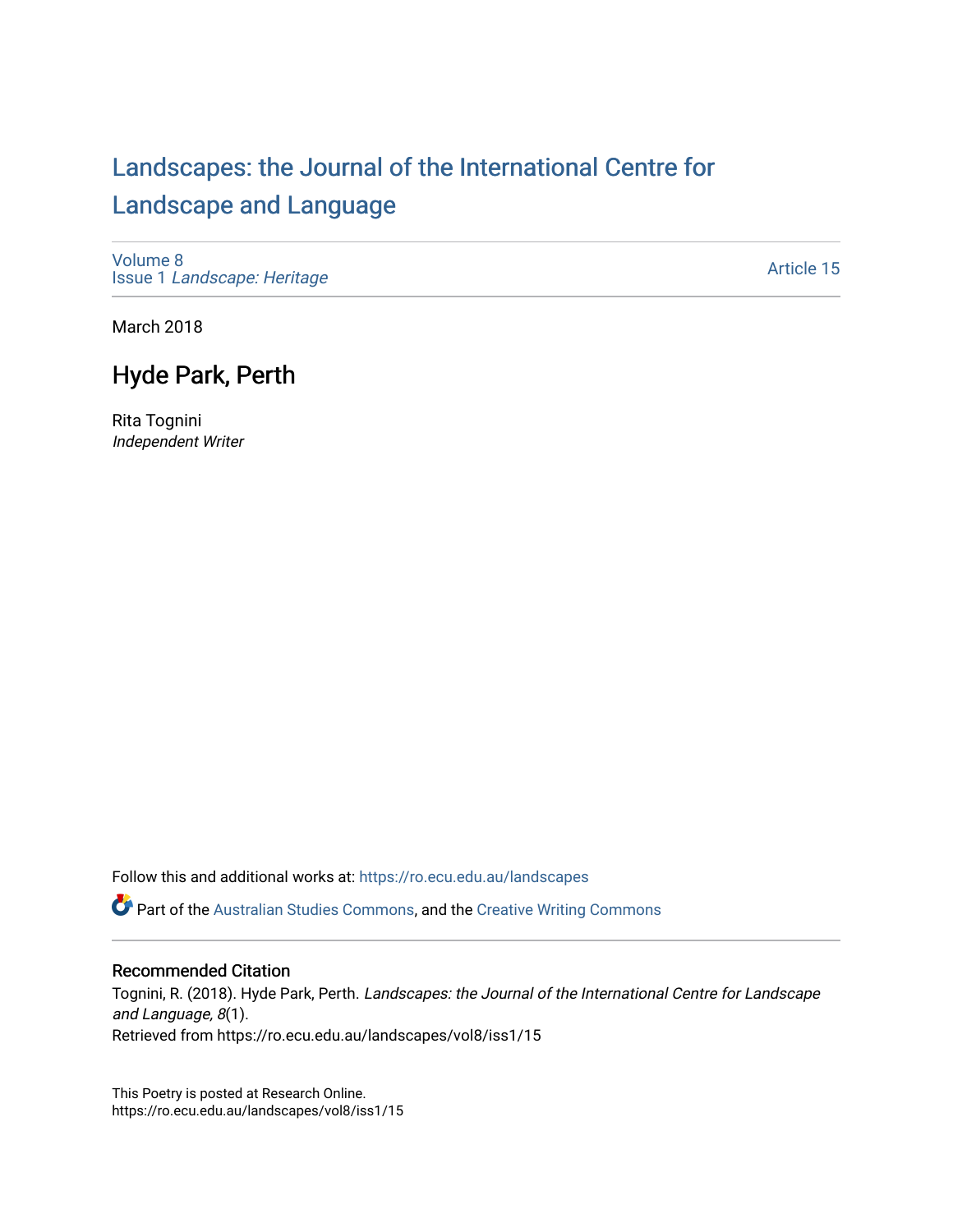## **Hyde Park, Perth**

*Rita Tognini (Independent Writer, Perth, WA)*

(i)

Now a zoo of trees each plot of ground a cage. Here jacaranda, palm and oak, there conifer and lime, willow, plane and flame. And with horizontal boles anchored by python roots an avenue of fig.

Before the wetland was smoothed to lawns and ornamented with flower beds, this was 'Third Swamp'.

After the river changed course this place became Boodjamooling, waterhole and meeting ground. Here Nyoongar camped, wove reed huts, fished for gilgie and tortoise, listened to the wind in the melaleucas, sang the children their history.

> A babushka and her brood are here most mornings. She leads,

(ii)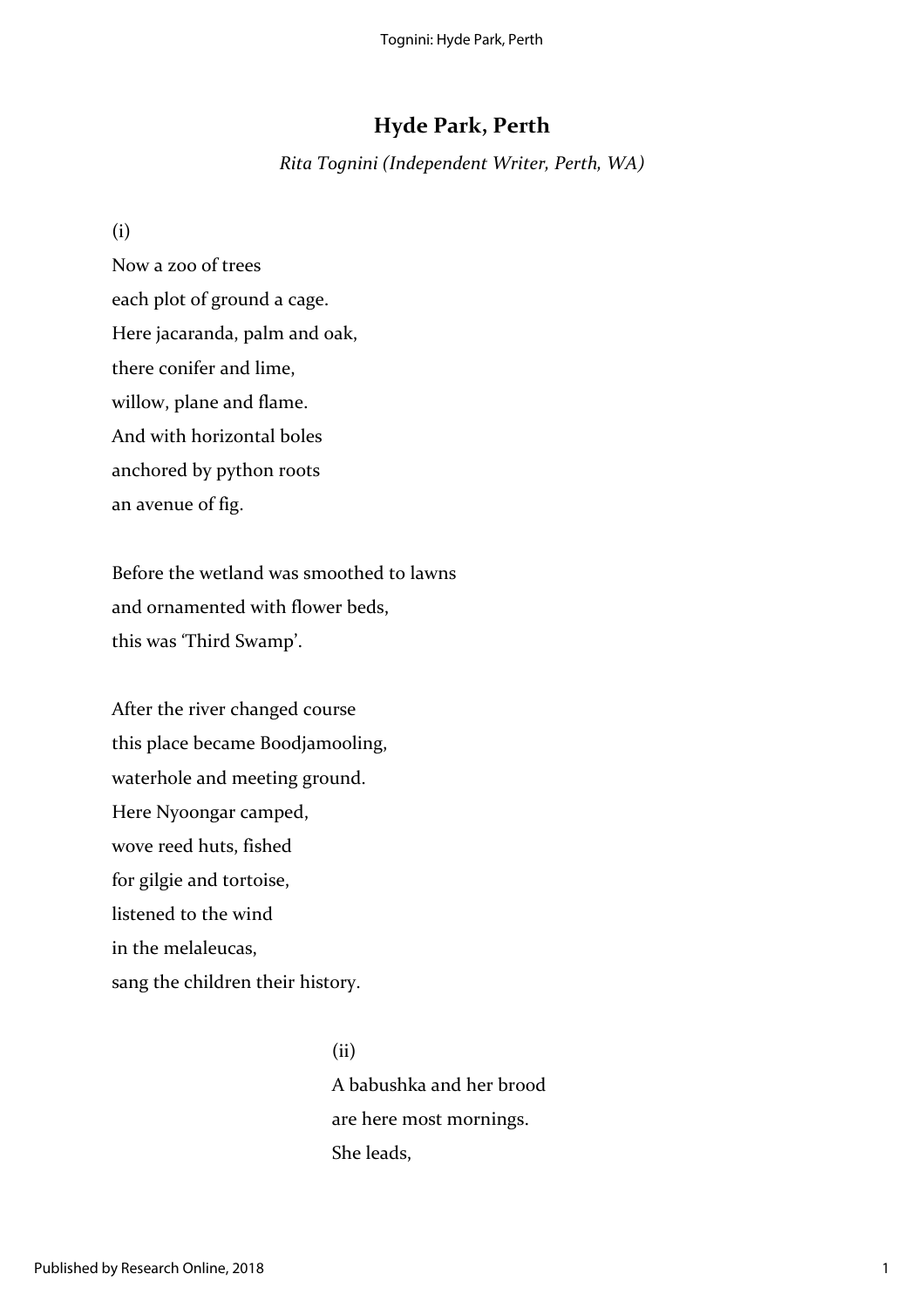they follow her calls rich in accents of Smolensk or Minsk. Her youngest lopes beside her. Infant in the body of a man, he speaks a language only she– and birds– understand.

Two women pace here, arm in arm beneath the branches. One is tall and spare, the other half her height. *'E non prende u straccio per pulire,'<sup>1</sup>* I hear the tall one say. *'Lo credo,'<sup>2</sup>* her friend replies. Then counsels, *'Se Dio lo vuole, lasciala.'<sup>3</sup>*

Here man and child circle a flowerbed. Giddy with bloom, the boy breaks from father's orbit chases ducks to water. The father watches sees his Nyoongar seed

 $\overline{\phantom{a}}$ 

<sup>1</sup> And she doesn't pick up a rag to clean.

<sup>2</sup> I believe it.

<sup>3</sup> If it's God's will, let her be.